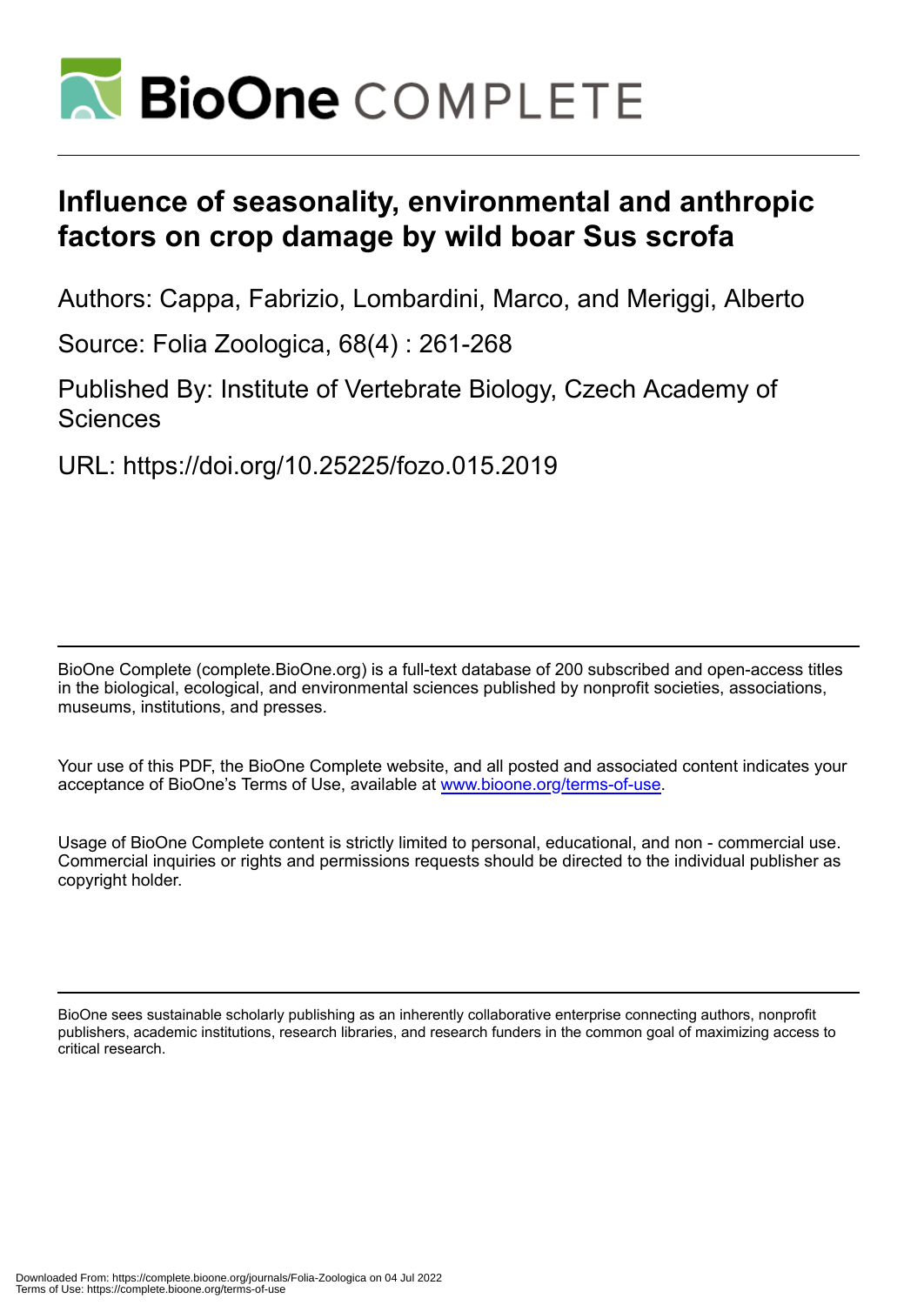# **Influence of seasonality, environmental and anthropic factors on crop damage by wild boar** *Sus scrofa*

#### **Fabrizio CAPPA, Marco LOMBARDINI\* and Alberto MERIGGI**

*Department of Earth and Environmental Sciences, University of Pavia, Via Ferrata 1, 27 100 Pavia, Italy; e-mail: zarc00@yahoo.it*

Received 13 March 2019; Accepted 30 August 2019

**Abstract.** In recent decades, wild boar *Sus scrofa* populations have increased both in number and distribution in Italy, thus enhancing problems of cohabitation with humans. Crop damage represents one of the main sources of conflict; understanding the spatiotemporal variation of damage events and which factors increase the risk of damage is crucial to the development of effective management strategies. The aims of this study were to determine the impact of wild boar on croplands in the Special Protection Area "Risaie della Lomellina" (western Po Plain, northern Italy) and to formulate a risk prediction model through a binary logistic regression analysis. Damage events almost exclusively involved maize, and were concentrated in spring and summer. Sporadic cases of damage concerned rice, soybean and sorghum fields. The risk of damage was higher in fields close to forests, far from main roads, urban areas and continuous hedgerows, and in areas with low human population densities.

**Key words:** human-wildlife conflict, Italy, maize, Special Protection Areas, ungulates

#### **Introduction**

In recent decades, an expansion and increase in ungulate populations has been observed across Europe (Apollonio et al. 2010), with several species even colonising agricultural and urban areas (Cahill et al. 2012, Duarte et al. 2015, Sönnichsen et al. 2017), thus increasing problems of cohabitation with humans. In particular, the wild boar *Sus scrofa* often comes into conflict with humans, the main problems being the transmission of diseases to domestic animals and humans, collisions with vehicles, disturbance or threat to citizens and damage to gardens, public parks, pasture and agriculture (Meng et al. 2009, Putman et al. 2011, Barrios-García & Ballari 2012).

Wild boar damage to croplands is expressed in different ways: direct consumption of crops, rooting in search of bulbs, invertebrates or tubers, seed removal, trampling and damage to agricultural infrastructure (Barrios-García & Ballari 2012, Bengsen et al. 2014). Numerous methods can be employed to mitigate the negative impact of wild boars: odour repellents, solar blinkers, diversionary feeding, fertility control, crop guarding, fencing, translocation, poisoning, trapping and shooting (see review in Massei et al. 2011). However, these methods are often inadequate or

expensive, and the limited funds available to public administrations often do not allow the implementation of preventative measures in all circumstances. Therefore, to act appropriately in the most critical situations, it is important to identify which factors increase the probability of damage. Wild boar damage is mainly affected by safety and forage-related factors. Safety factors comprise human presence and the distance to the edge of the nearest forests, roads, and rivers (Saito et al. 2011, Li et al. 2013, Lombardini et al. 2017), while forage-related factors include type, availability and maturation time of agricultural crops (Herrero et al. 2006, Schley et al. 2008, Gross et al. 2018), as well as the production of seeds in deciduous forests (Genov et al. 1995).

The literature relating to the impact of wild boar on agricultural land is abundant (Barrios-García & Ballari 2012, Bengsen et al. 2014), but few studies concern highly human-dominated areas (e.g. Herrero et al. 2006). The Po River Plain (northern Italy) is one of the most settled regions of Europe. After the Second World War, this region underwent substantial transformation as a consequence of major industrial development and changes in the rural economy, which today are reflected by the intensive agricultural matrix characterizing the

*\* Corresponding Author*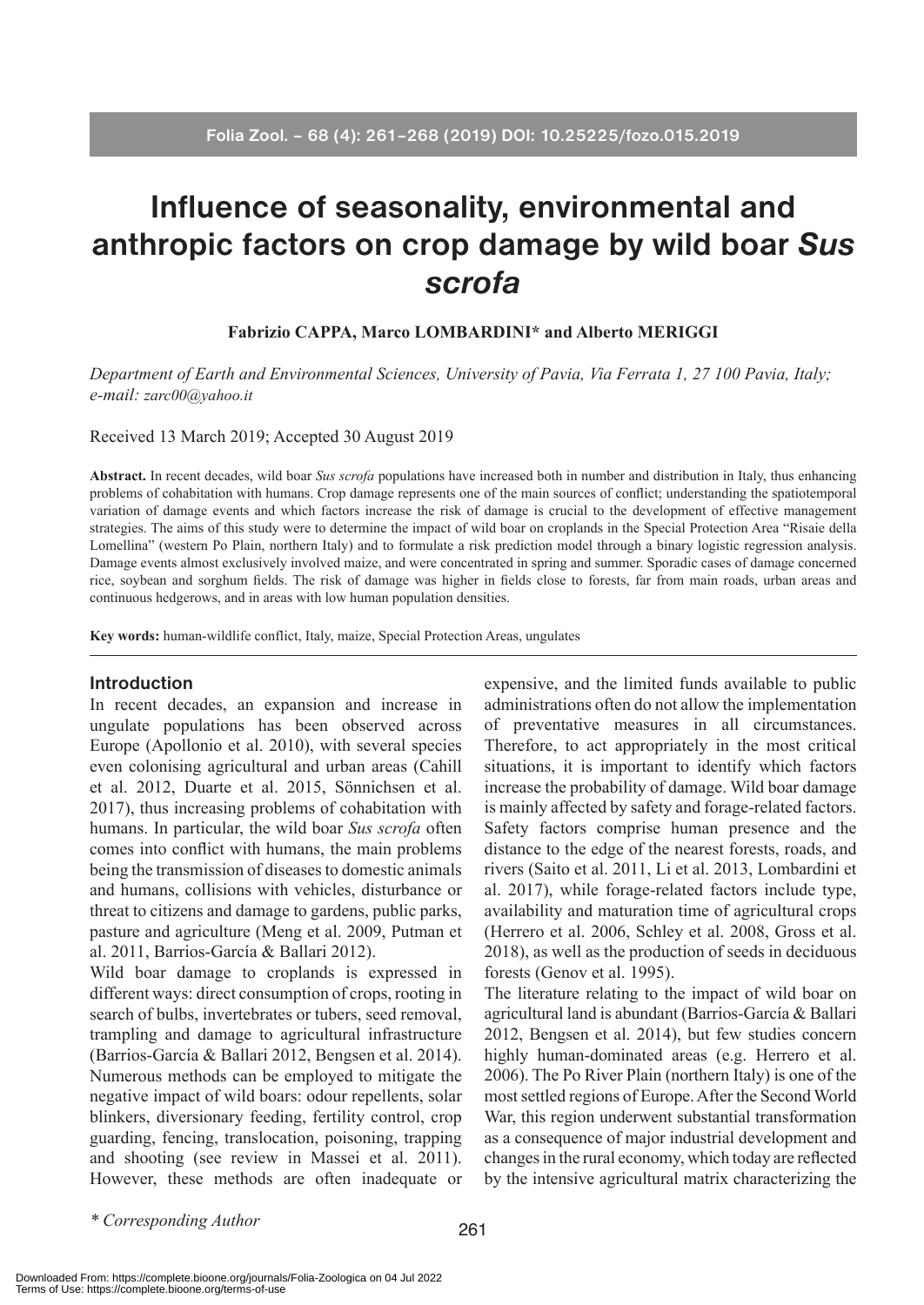entire area (Falcucci et al. 2007). In recent decades, the wild boar has colonized the Po River Plain, where it has established a permanent presence (Ferri et al. 2014, Bon 2017, Canova & Balestrieri 2019), mainly favoured by releases of individuals and the abundance of food sources provided by agroecosystems (Carnevali et al. 2009).

Despite the wide distribution of the wild boar in the Po River Plain, to our knowledge no studies have analysed its negative impacts on the agricultural activity of the area. In this study, we examined wild boar damage to croplands in the Special Protection Area (hereafter: SPA) "Risaie della Lomellina", an intensively cultivated area of the western Po Plain, to investigate (1) the severity of damage; (2) monthly variation in the distribution of damage; (3) whether different crops are damaged according to their availability; and (4) which environmental and anthropic factors influence the presence of damage, through the formulation of a risk prediction model. Finally, on the basis of our results, we give recommendations for the management of wild boar in the region.

#### **Study area**

This study was conducted in the SPA "Risaie della Lomellina", located in the south-western sector of Lombardy (northern Italy), in the western Po Plain (Fig. 1). This is the largest SPA in Po River Plain, covering 309 km2 at an average altitude of 95 m above sea level (range: 75-115 m). The Sesia, Po and Ticino Rivers define its western, southern and eastern borders, respectively, while the northern limit coincides with the administrative boundary separating Lombardy from Piedmont. The climate is temperate-subcontinental, with cold winters and hot summers, and a constant, high level of humidity, which facilitates the formation of fog, especially in autumn and winter. The study area is highly settled; intensively cultivated areas represent 90.6 % of the total surface, and are dominated by paddies (74.4%), followed by poplar plantations (9.7%) and arable lands (6.5%), mainly represented by maize (Carlini



**Fig. 1.** Location and land use of the study area (SPA "Risaie della Lomellina", western Po Plain, northern Italy).

et al. 2010) (Fig. 1). Residual patches of natural vegetation characterize 4.3 % of the study area, and are constituted by lowland forests (2.7%, with the main species being *Alnus glutinosa*, *Carpinus betulus*, *Fraxinus* spp., *Populus* spp., *Quercus robur*, *Salix alba* and *Ulmus minor*), marsh vegetation (0.8 %) and scrublands (0.8 %) (Carlini et al. 2010). Natural areas are important chiefly for the conservation of numerous heron colonies (Fasola et al. 2011, Longoni et al. 2011), but the SPA has also been recognized as an important area for the conservation of lichens, flora, invertebrates and mammals (Bogliani et al. 2007). Urban settlements represent 3.8% of the study area. The presence of wild boar in the area is due to escapes, illegal releases and natural immigration from surrounding areas (primarily riparian habitats bordering the Rivers Sesia and Po). At present, density data and estimates of population size are not available.

**Table 1.** Number of cases and compensation payments (in Euros) for each type of crop damaged by wild boar in the SPA "Risaie della Lomellina" from 2013 to 2015.

| Year                        | Maize                  | Rice                | Soybean             | Sorghum         | Total                          |
|-----------------------------|------------------------|---------------------|---------------------|-----------------|--------------------------------|
| 2013                        | 9 $(2, 960 \epsilon)$  | 1(643€)             | ۰                   | ۰               | $10(3, 603 \text{ } \epsilon)$ |
| 2014                        | $6(4, 255 \epsilon)$   | $1(0 \epsilon)$     | ۰                   | $1(0 \epsilon)$ | $8(4, 255 \epsilon)$           |
| 2015                        | 5 (895 €)              | 3 (130 $\epsilon$ ) | 2 (400 $\epsilon$ ) |                 | $10(1, 425 \epsilon)$          |
| Total                       | 20 $(8, 110 \epsilon)$ | 5 (773 €)           | 2 (400 $\epsilon$ ) | $1(0 \epsilon)$ | $28(9, 283 \epsilon)$          |
| Mean per event $(\epsilon)$ | 405                    | 155                 | 200                 |                 | 332                            |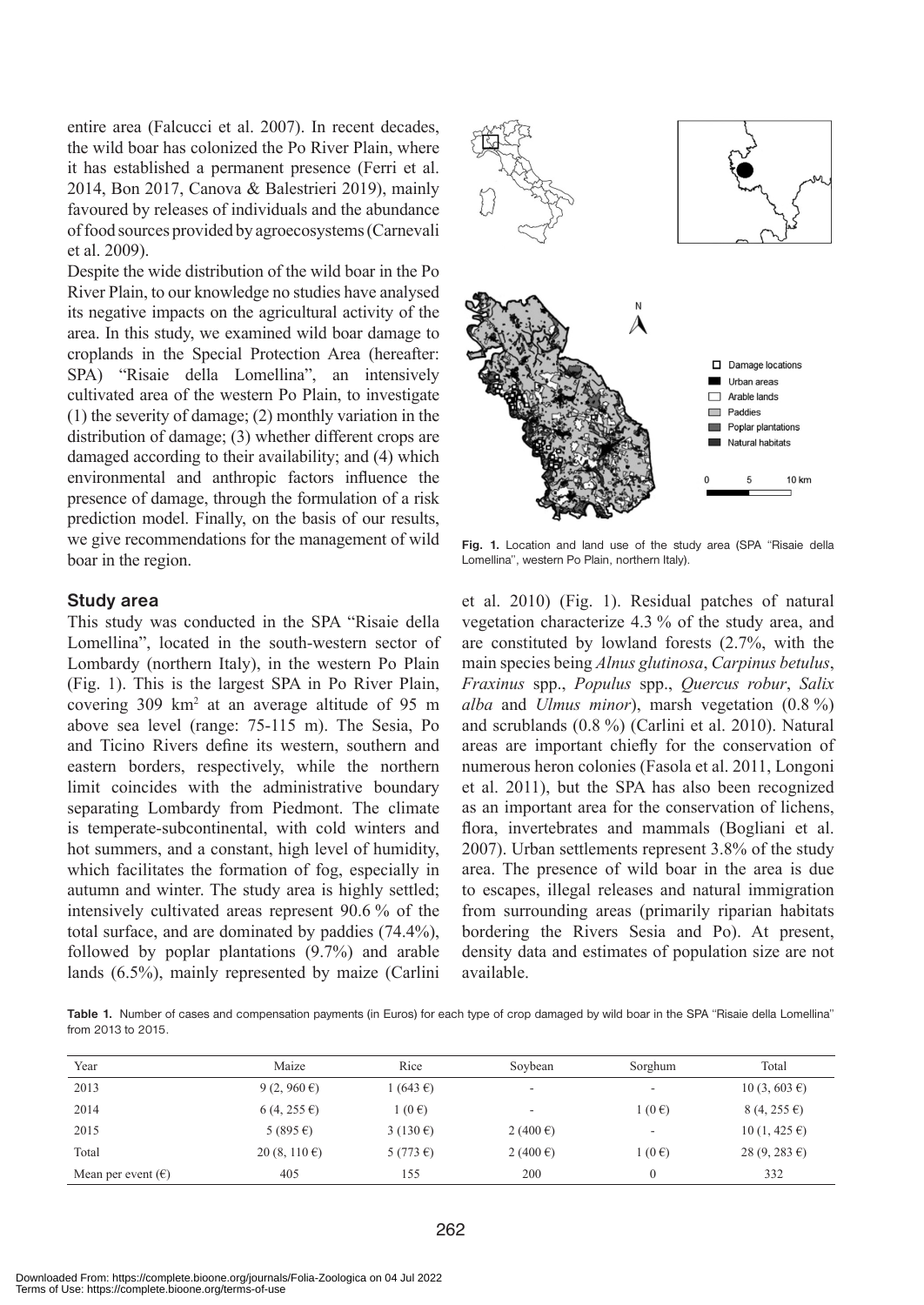## **Material and Methods**

#### *Wild boar damage to croplands*

To describe damage to croplands, we acquired data from the Wildlife Service of the Province of Pavia. These data include requests for reimbursement officially formulated by farmers to the provincial administration from 2013 to 2015, and consist of date, type of crop damaged and amount of compensation paid (in Euros) for each damage event. A chi-square goodness-of-fit test was used to evaluate the existence of monthly differences in the number of events (Schley et al. 2008, Lombardini et al. 2017), without separating different crops because of low sample size (see Results section).

As these data did not include detailed information regarding the geographic location of damage events, we integrated our dataset through direct interviews with local farmers. Interviews took place in 2015, according to the willingness of farmers who, in cases of damage, escorted us to their farmlands and allowed us to inspect damaged fields. With these surveys, we sampled a total of 61 fields with damage attributable to wild boar (Fig. 1), for which we were able to define geographic coordinates, the type of crop damaged and the spatial extent of damage. All this information was included in an electronic database and georeferenced with QGIS 2.4.0 software (QGIS Development Team 2015).

To investigate whether different types of crops were damaged in proportion to their availability, we calculated from the Agricultural Information System of Lombardy (https://www.siarl.regione.lombardia. it/index.htm) the area occupied by paddy, maize and other crops in the study area. Other crops (soybean, wheat, sorghum and peas) were combined into a single group as each accounted for only a small proportion of the total agricultural area. We compared the overall availability of paddy, maize and other crops with the proportion of damaged area and damage frequency using a chi-square goodness-of-fit test (Neu et al. 1974, Herrero et al. 2006). Damage frequency was extrapolated from requests for reimbursement together with interviews with farmers. In the case of significant chi-square values  $(P < 0.05)$ , we calculated Bonferroni confidence intervals to determine whether the wild boar selected, avoided or used different crops according to their availability (Neu et al. 1974, Herrero et al. 2006). All analyses were performed with the statistical software R 3.2.3 (R Development Core Team 2015).

#### *Factors influencing damage distribution*

Data for the geographic location of damaged fields were used to build a risk prediction model, following

a use-versus-availability approach and executing a binary logistic regression analysis (Boyce et al. 2002, Johnson et al. 2006). "Damage" was set as the binary dependent variable; damaged fields assumed a value = 1, whereas a value  $= 0$  was assigned to an equal number of fields (i.e. pseudo-absences) randomly chosen with the "random points generator" function implemented in QGIS 2.4.0 (Barbet-Massin et al. 2012). In the model we included 12 continuous variables: area, perimeter and fractal dimension of fields, distance from rivers (m), distance from forest patches (m), distance from continuous hedgerows (m), distance from discontinuous hedgerows (m), distance from urban areas (m), distance from main roads (m), distance from secondary roads (m), distance from railways (m) and population density (no. of people km-2). Area, perimeter and fractal dimension of fields were calculated with QGIS 2.4.0, population density was obtained from the Italian National Institute of Statistics website (http://www. istat.it/it/archivio/156224), whereas all other variables were extracted from land use maps of Lombardy and Piedmont. Collinearity among variables was verified by calculating the Variance Inflation Factor (VIF), using  $VIF = 3$  as a threshold value (Zuur et al. 2010). The variable "perimeter of fields" showed a VIF value of 9.46, and was removed from the model.

Model selection was undertaken using the Akaike Information Criterion corrected for small sample size (AICc) and Akaike weights (ω*i*) (Akaike 1973, Symonds & Moussalli 2011). The relative importance of predictor variables (ω) was measured by the sum of Akaike weights of the models in which each variable appeared (Symonds & Moussalli 2011), and the model containing all the variables with a  $\omega$  value  $\geq 0.50$  was considered the best fitting (Barbieri & Berger 2004).



**Fig. 2.** Monthly distribution of wild boar damage in the SPA "Risaie della Lomellina".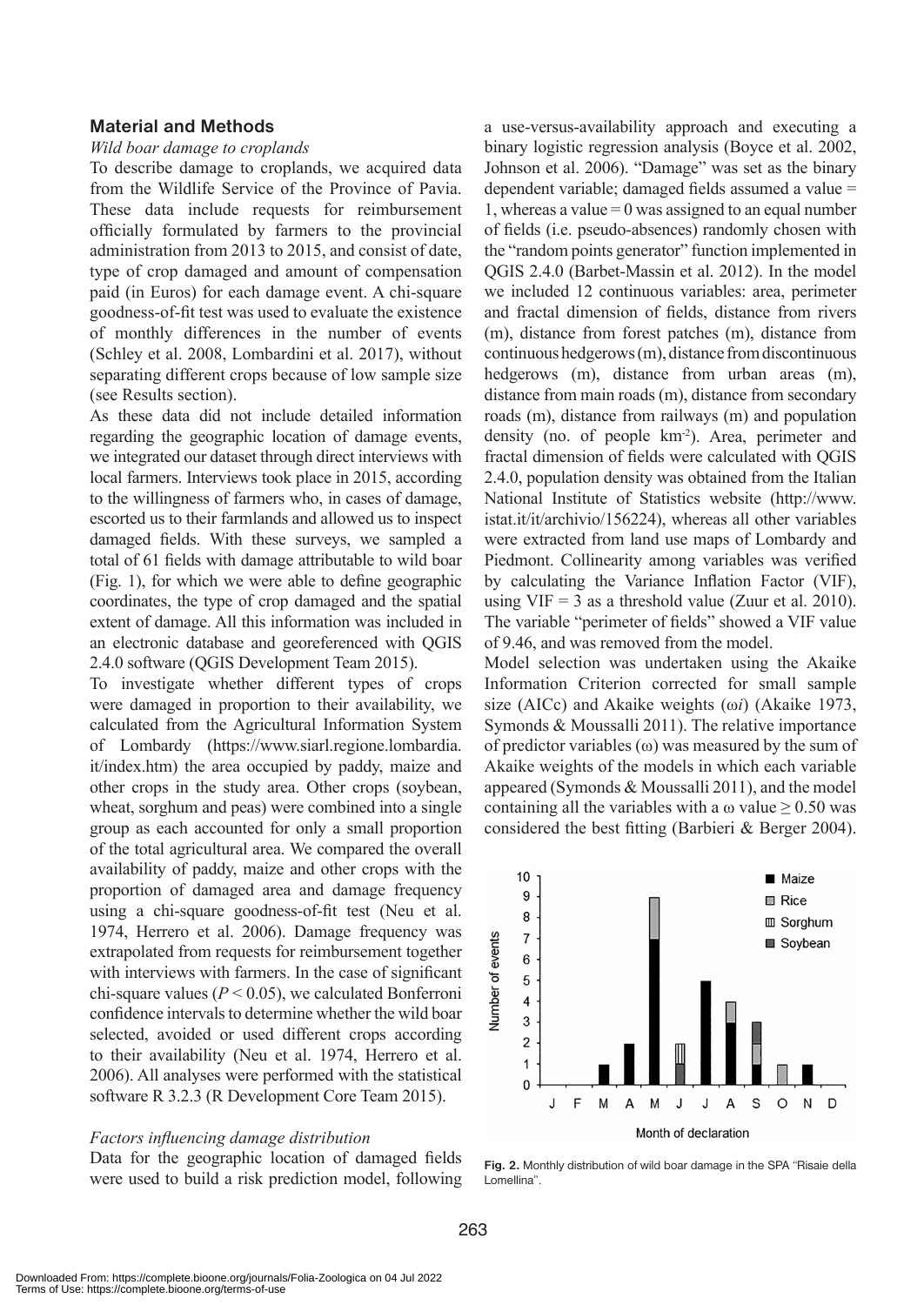**Table 2.** Crop selection by wild boar in the SPA "Risaie della Lomellina". In brackets: Bonferroni intervals. "Others" are other crops grouped together (see Material and Methods for explanation). \*Significant selection or avoidance.

| Crop    | Availability | Use (damage frequency – requests of<br>reimbursement) | Use (damage frequency $-$<br>interviews) | Use (damage area)   |
|---------|--------------|-------------------------------------------------------|------------------------------------------|---------------------|
| Maize   | 0.14         | $0.71(0.49-0.96)^*$                                   | $0.95(0.89-1.00)*$                       | $0.97(0.94-1.00)*$  |
| Paddies | 0.69         | $0.18(0.01-0.35)^*$                                   | $0.03(0.00-0-0.09)*$                     | $0.01(0.00-0.04)$ * |
| Others  | 0.17         | $0.11(0.00-0.25)$                                     | $0.02(0.00-0.06)^*$                      | $0.02(0.00-0.04)$ * |

**Table 3.** Importance of predictors describing the occurrence of wild boar damage in the SPA "Risaie della Lomellina" measured by the sum of Akaike weights (ω).

| Predictors                            | $\omega$ |
|---------------------------------------|----------|
| Distance from main roads              | 1.00     |
| Population density                    | 0.99     |
| Distance from forest patches          | 0.98     |
| Distance from continuous hedgerows    | 0.91     |
| Distance from urban areas             | 0.79     |
| Fractal dimension of fields           | 0.59     |
| Distance from railways                | 0.41     |
| Distance from discontinuous hedgerows | 0.31     |
| Distance from rivers                  | 0.31     |
| Area of fields                        | 0.30     |
| Distance from secondary roads         | 0.27     |

Model performance was evaluated by the area under the ROC (receiver operating characteristics) curve (AUC), which can assume values ranging from 0.50 (random prediction) to 1.00 (perfect prediction). Model discrimination ability was categorised as excellent for  $AUC > 0.90$ , good for  $0.80 < AUC < 0.90$ , acceptable for 0.70 < AUC < 0.80, bad for 0.60 < AUC < 0.70 and null for  $0.50 < AUC < 0.60$  (Swets 1988).

A binary logistic regression analysis was implemented with the statistical software R 3.2.3 (R Development Core Team 2015), using the function glm (family = binomial) and "ROCR", "car", "MuMIn" and "verification" packages (Sing et al. 2005, Fox & Weisberg 2011, Bartoń 2013, NCAR 2015).

## **Results**

## *Wild boar damage to croplands*

Between 2013 and 2015 the Wildlife Service of the Province of Pavia recorded and ascribed to wild boar 28 cases of damage to crops (Table 1). Compensation payments amounted to 9283 Euros; on average, 332 Euros were paid for individual claims (range: 0-1400 Euros). Damage occurred in maize (*Zea mays*), rice (*Oryza sativa*), soybean (*Glycine max*) and sorghum (*Sorghum vulgare*) fields, but 71% of events and 87% of compensation payments related to maize crops (Table 1). The number of claims was similar among years, with a peak of refunds paid in 2014 (mean per event: 532 Euros, range: 0-1400 Euros), followed by 2013 (mean per event: 360 Euros, range: 0-977 Euros) and 2015 (mean per event: 142 Euros, range: 0-400 Euros) (Table 1). There were strong monthly differences in the distribution of damage events (chi-square =  $32.86$ , df =  $11$ ,  $P < 0.001$ ); damage was almost entirely concentrated between April and September, with two peaks recorded in May and in summer (July-August), respectively. From October to March, only three events were documented (Fig. 2). Damage events involving maize showed a peak in May (35% of events) and an absence of events from December to February, damage to rice fields was recorded in spring, late summer and early autumn, and damage to soybean fields occurred in June and in September. The only events concerning sorghum occurred in June (Fig. 2).

**Table 4.** Coefficients of predictors of the model examining the occurrence of wild boar damage in the SPA "Risaie della Lomellina". Only predictors with ω ≥ 0.50 are included in the model. SE: standard error. CI: confidence intervals. Predictors have a significant effect when the 95 % confidence intervals do not include zero.

| Predictors                         | Coefficients | <b>SE</b> | 95 % CI          |
|------------------------------------|--------------|-----------|------------------|
| Intercept                          | 20.85        | 12.76     | $-4.15, 45.86$   |
| Distance from main roads           | 0.002        | 0.001     | 0.001, 0.003     |
| Population density                 | $-0.036$     | 0.013     | $-0.062, -0.010$ |
| Distance from forest patches       | $-0.010$     | 0.004     | $-0.018, -0.003$ |
| Distance from continuous hedgerows | 0.003        | 0.001     | 0.001, 0.006     |
| Distance from urban areas          | 0.002        | 0.001     | 0.0002, 0.003    |
| Fractal dimension of fields        | $-18.23$     | 9.96      | $-37.76, 1.30$   |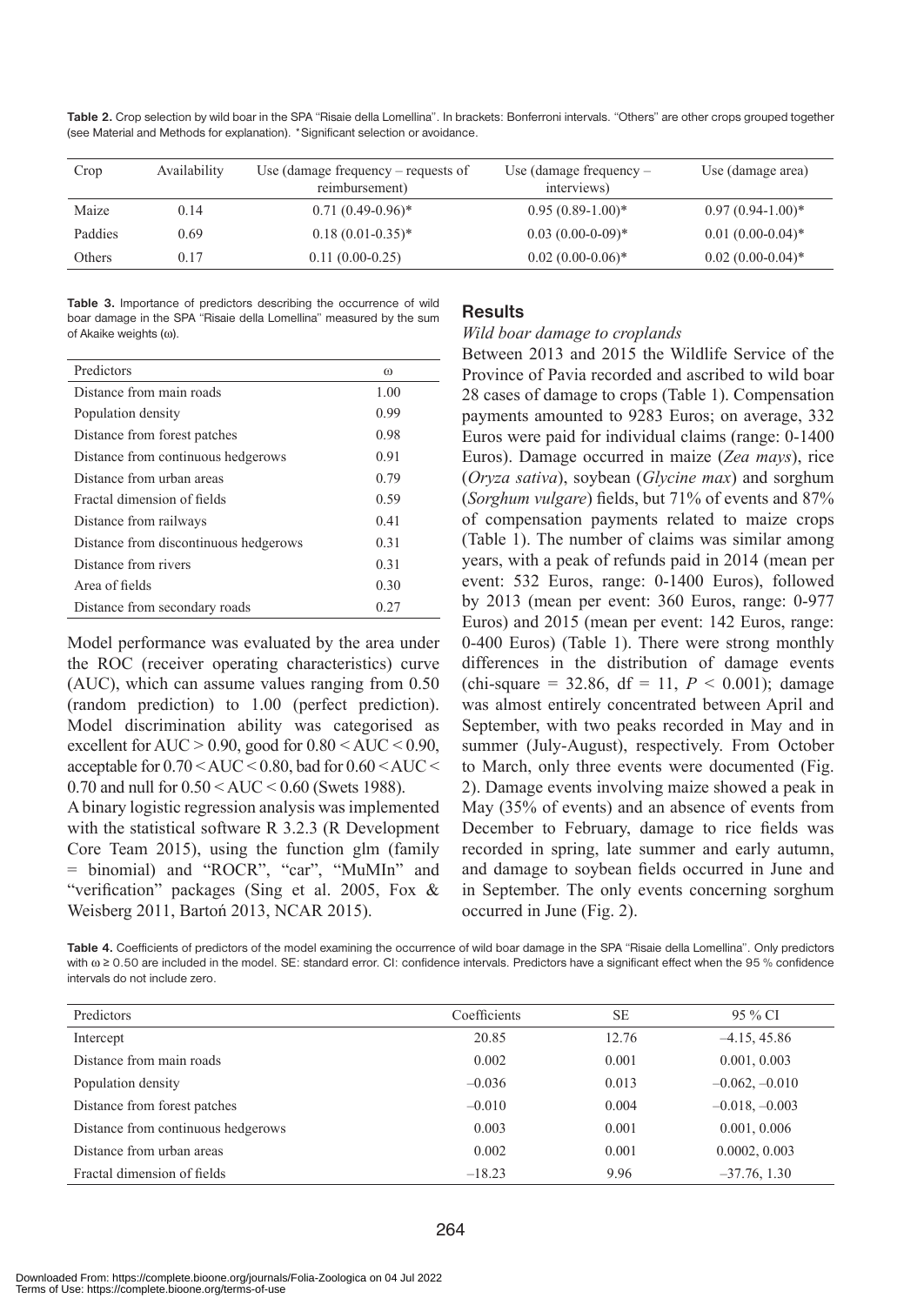Interviews with farmers confirmed maize fields as the main target of wild boar raids ( $n = 58$  events), with rice paddy  $(n = 2)$  and other crops  $(n = 1)$  involved marginally in damage incidents. We surveyed a total of 131.1 hectares damaged by wild boar: maize (127.7 hectares) was the most affected crop, followed by other crops (2.0 hectares) and paddy (1.4 hectares). The percentage of observed damage frequency and damage area for paddy, maize and other crops differed significantly from the percentage of their respective availability (damage frequency from requests of reimbursement:  $\chi^2 = 75.14$ , df = 2,  $P < 0.001$ ; damage frequency from interviews:  $\chi^2 =$ 324.84, df = 2,  $P < 0.001$ ; damage area:  $\chi^2 = 739.35$ ,  $df = 2$ ,  $P < 0.001$ ). Maize was damaged more than expected, whereas paddy and other crops were avoided. Other crops were damaged proportionally to their availability only when considering requests of reimbursement (Table 2).

## *Factors influencing damage distribution*

The best fitting model that explained the occurrence of wild boar damage included six predictors with a cumulative weight ( $\omega$ )  $\geq$  0.50 (Tables 3, 4). The risk of damage to fields increased positively as a function of distance from main roads, distance from continuous hedgerows and distance from urban areas. Risk of damage was negatively related to human population density, and distance from forest patches. The risk of damage was not explained by the fractal dimension of fields (Table 4). The ROC curve analysis showed the model had excellent predictive power, the area under the curve being 0.96.

## **Discussion**

In recent years, wild boar damage in the SPA "Risaie della Lomellina" has become an important issue for the local public administration. In this area, rice is the most important crop. Maize is the second most important crop and is the main target of wild boar raids, and usually represents the most damaged type of crop, also being consumed in a higher proportion than its availability (Nores et al. 1999, Herrero et al. 2006, Schley et al. 2008). Though wild boar consume a wide variety of plant species, their diet always includes at least one energyrich plant food: acorns, beechnuts, chestnuts, olives or cereals, depending on the area (Schley & Roper 2003). In our study area, the scarcity of woodland forces boar to feed on high-energetic agricultural products (i.e. maize), inevitably resulting in conflict with humans.

The average reimbursement paid amounted to 332 Euros per event, which is lower than elsewhere in Italy (Amici et al. 2012, Lombardini et al. 2017), but comparable with studies conducted in other European countries (Linderoth & Elliger 2002, Schley et al. 2008, Bobek et al. 2017). Damage is mainly concentrated in spring and summer. Spring is the sowing season for maize, during which time wild boars unearth and consume seeds, obliging farmers to restore maize fields and causing a consequent delay in plant growth. Meanwhile, summer coincides with the milk stage of maturity in maize, which attracts wild boar because corncobs represent an important source of food at this time of year and maize plants also provide good cover in daylight hours (Wilson 2004, Schley et al. 2008, Bleier et al. 2017).

The logistic model had high predictive power, as highlighted by ROC curve analysis, and stressed the importance of cover and human disturbance in determining the risk of damage. Fields close to woodlands are commonly exploited by wild boar throughout their range (Saito et al. 2011, Li et al. 2013, Bleier et al. 2017, Lombardini et al. 2017), because forest patches provide areas to thermoregulate, a source of food when other agricultural crops are not available, and shelter from predators and human disturbance (Choquenot & Ruscoe 2003, Theuerkauf & Rouys 2008, Merta et al. 2014). The avoidance of human activities is further confirmed by the negative relationship of damage risk with distance to urban areas, human population density and main roads. Although present in many European metropolitan areas (Cahill et al. 2012), wild boar are not well suited to the urban environment, preferring to live in woodlands or in agro-forested areas (Merli & Meriggi 2006, Hebeisen et al. 2008, Amendolia et al. 2019). The model showed an unexpected increase in risk of damage with distance from continuous hedgerows. Generally, small landscape elements (such as hedgerows) are considered important ecological corridors for wildlife, representing typical passage and movement zones for many species, especially in highly human-altered landscapes (Dondina et al. 2019). However, in our study area small landscape elements are almost exclusively represented by rows of trees, with shrub vegetation relatively rare. Thus, these landscape features cannot provide adequate protection to wild boar from human disturbance. Field characteristics did not have a significant effect on the occurrence of damage, probably because of the high homogeneity of fields; indeed, the modernization of agricultural practices, particularly notable in this area, has resulted in simplification of field shape, which is increasingly large and regular, to facilitate planting,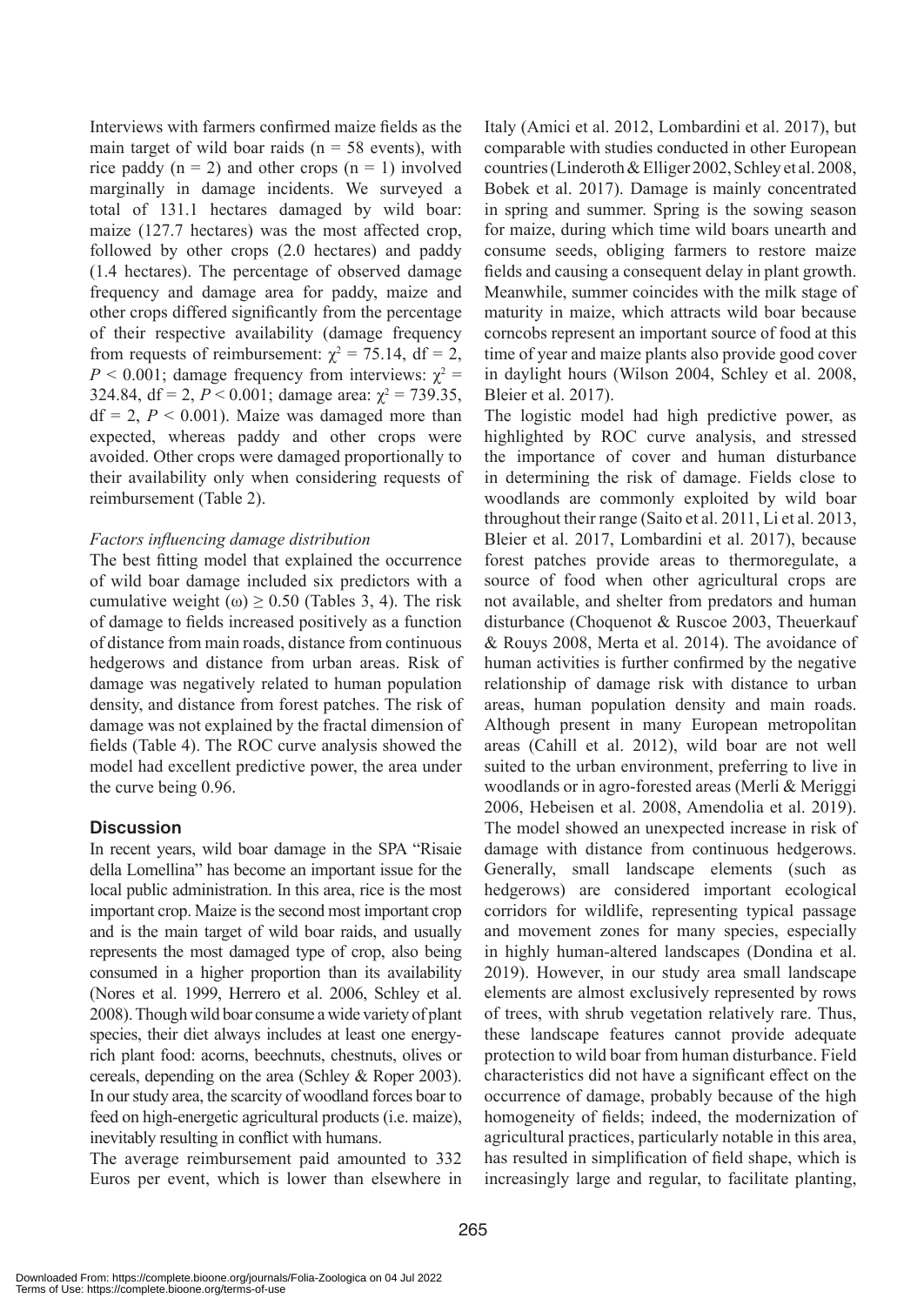maintenance and harvesting operations by farmers.

The SPA "Risaie della Lomellina" is a highly humanimpacted area, where wild boar have been able to establish a permanent presence, with a consequent increase in conflict with humans. Hitherto, wild boar management in the area has been based on conjecture rather than rigorous data collection and analysis. This study represent a baseline to define adequate management strategies, which take account of the characteristics of the area, with its high level of human influence, the presence of species of conservation concern (e.g. *Emys orbicularis*, *Rana latastei*, *Lycaena dispar*; Bogliani et al. 2007, Sindaco et al. 2009) and the economic costs of damage, and demonstrating the need for a compromise among the preservation of human activities, biodiversity conservation and costeffective preventative actions. Nevertheless, a caveat to our results is that, given the data in this study were based on reported damage claims, it is possible that low-level damage by wild boar went unreported. If this is the case, our analyses may be biased towards more serious cases of crop damage than more trivial instances.

Globally a variety of methods have successfully been used to reduce wild boar damage, such as fencing (Saito et al. 2011), diversionary feeding (Calenge et al. 2004), crop guarding (Thapa 2010), hunting (Geisser & Reyer 2004) and trapping (McCann & Garcelon 2008). However, the size of fields in our study area mitigates against the use of fencing due of high set-up and maintenance costs, as well as an increasing damage risk in adjacent areas (Geisser & Reyer 2004, Massei et al. 2011). Diversionary feeding can increase wild boar reproductive output, carrying capacity and hence population size (Calenge et al. 2004, Geisser & Reyer 2004, Ježek et al. 2016, González-Crespo et al. 2018). Crop guarding, despite the low capital investment, is an intensive and timeconsuming practice (Wang et al. 2006, Thapa 2010).

Hunting is difficult to implement in residential areas, may cause social objections, and could impact nontarget species (Treves & Naughton-Treves 2005, Liordos et al. 2017, Stillfried et al. 2017). Considering all these approaches, we suggest the use of trapping as the main method for controlling wild boar in the SPA "Risaie della Lomellina". Trapping can be used to selectively remove large numbers of animals, particularly at high densities, with a low level of disturbance to people and other wildlife, which makes it particularly suitable in densely occupied areas, where other methods are difficult or unfeasible (Campbell & Long 2009, Massei et al. 2011). The analysis of the monthly distribution of events and the risk prediction model formulated represent important tools to focus economic investment in the areas and seasons where the risk of boar damage is greatest. Based on our results, trapping sessions should be carried out before the sowing period and the milk stage of maize maturity, giving priority to fields close to forests, and at distance from main roads and urban settlements.

More research is needed to expand our understanding of wild boar ecology and biology in this region, including population density, behaviour, feeding habits, productivity, and a thorough understanding of these features of wild boar populations in the region would further enhance the effectiveness of management strategies and preventative actions (Beasley et al. 2018).

#### **Acknowledgements**

*We are grateful to the Wildlife Service of the Province of Pavia for its help in data collection. We also wish to thank Gianpasquale Chiatante for his statistical advice, Carl Smith and two anonymous reviewers for their constructive comments on earlier versions of the manuscript and Federica Cappa, who kindly revised the English language. Finally, we thank Paolo Ghiselli, Mario Pavesi and everyone living in the SPA "Risaie della Lomellina" who participated in this study.*

#### **Literature**

- Akaike H. 1973: Information theory as an extension of the maximum likelihood principle. In: Petrov B.N. & Csaki F. (eds.), 2nd international symposium on information theory. *Akademiai Kiado, Budapest: 267–281.*
- Amendolia S., Lombardini M., Pierucci P. & Meriggi A. 2019: Seasonal spatial ecology of the wild boar in a peri-urban area. *Mammal Res.: doi.org/10.1007/s13364-019-00422-9.*
- Amici A., Serrani F., Rossi C.M. & Primi R. 2012: Increase in crop damage caused by wild boar (*Sus scrofa* L.): the "refuge effect". *Agron. Sustain. Dev. 32: 683–692.*
- Apollonio M., Andersen R. & Putman R. 2010: European ungulates and their management in the 21<sup>st</sup> century. *Cambridge University Press, Cambridge*.
- Barbet-Massin M., Jiguet F., Albert C.H. & Thuiller W. 2012: Selecting pseudo-absences for species distribution models: how, where and how many? *Methods Ecol. Evol. 3: 327–338.*
- Barbieri M.M. & Berger J.O. 2004: Optimal predictive model selection. *Ann. Stat. 32: 870–897.*
- Barrios-García M.N. & Ballari S.A. 2012: Impact of wild boar *Sus scrofa* in its introduced and native range: a review. *Biol. Invasions 14: 2283–2300.*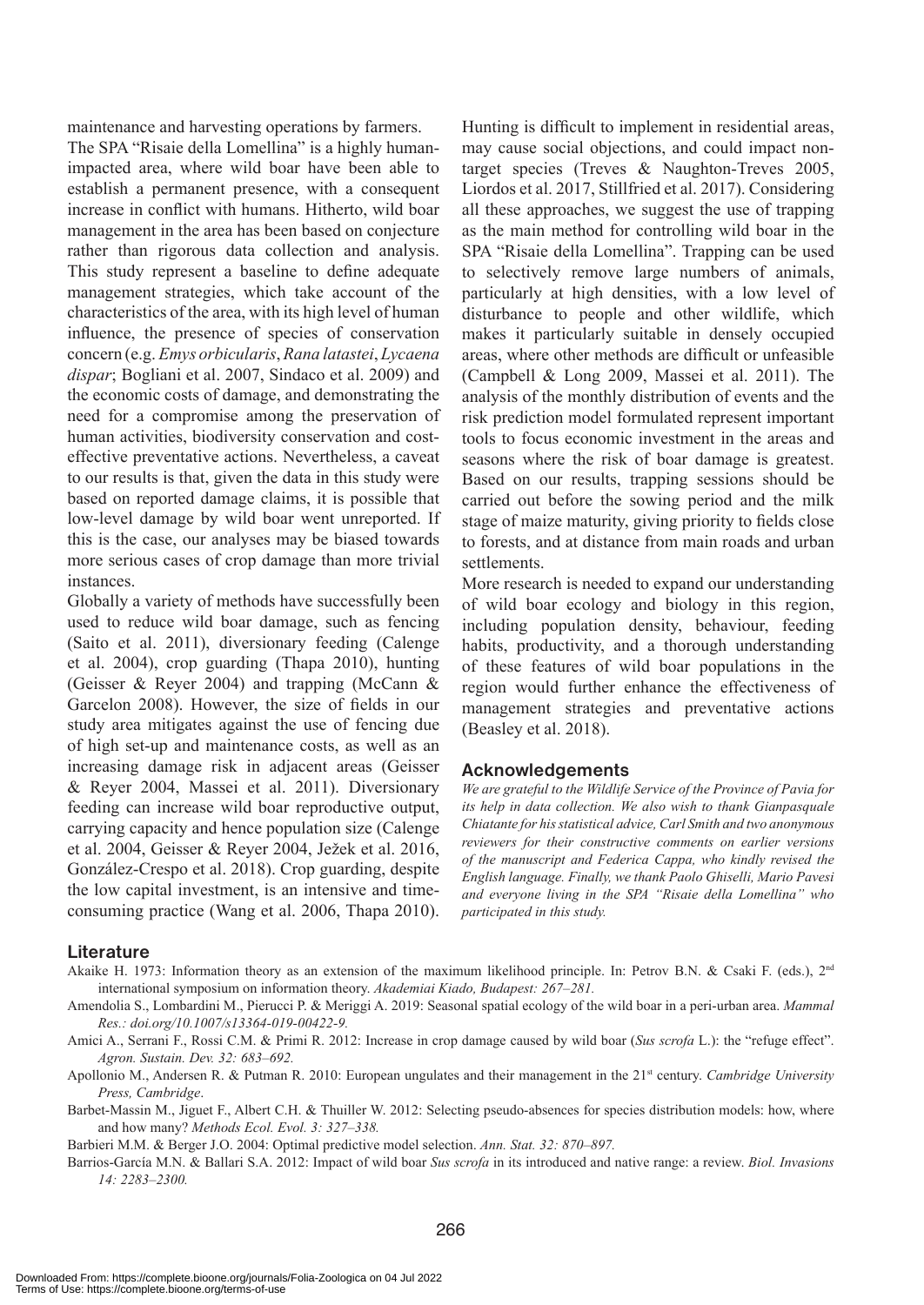- Bartoń K. 2013: MuMIn: Multi-model inference. Model selection and model averaging based on information criteria (AICc and alike). R package version 1.9.13. *http://CRAN.R-project. org/package=MuMIn*
- Beasley J.C., Ditchkoff S.S., Mayer J.J. et al. 2018: Research priorities for managing invasive wild pigs in North America. *J. Wildlife Manage. 82: 674–681.*
- Bengsen A.J., Gentle M.N., Mitchell J.L. et al. 2014: Impacts and management of wild pigs *Sus scrofa* in Australia. *Mammal Rev. 44: 135–147.*
- Bleier N., Kovács I., Schally G. et al. 2017: Spatial and temporal characteristics of the damage caused by wild ungulates in maize (*Zea mays* L.) crops. *Int. J. Pest Manag*. *63: 92–100.*
- Bobek B., Furtek J., Bobek J. et al. 2017: Spatio-temporal characteristics of crop damage caused by wild boar in north-eastern Poland. *Crop Prot*. *93: 106–112.*
- Bogliani G., Ludovici A.A., Arduino S. et al. 2007: Priority areas for biodiversity in Lombard Po Plain. *Isabel Litografia, Gessate (MI)*. Bon M. 2017: New Atlas of the mammals of Veneto. *WBA Monographs 4, Verona*.
- Boyce M.S., Vernier P.R., Nielsen S.E. & Schmiegelow F.K.A. 2002: Evaluating resource selection functions. *Ecol. Model. 157: 281–300.*
- Cahill S., Llimona F., Cabañeros L. & Calomardo F. 2012: Characteristics of wild boar (*Sus scrofa*) habituation to urban areas in the Collserola Natural Park (Barcelona) and comparison with other locations. *Anim. Biodivers. Conserv. 35: 221–233.*
- Calenge C., Maillard D., Fournier P. & Fouque C. 2004: Efficiency of spreading maize in the garrigues to reduce wild boar (*Sus scrofa*) damage to Mediterranean vineyards. *Eur. J. Wildlife Res. 50: 112–120.*
- Campbell T.A. & Long D.B. 2009: Feral swine damage and damage management in forested ecosystems. *For. Ecol. Manag. 257: 2319–2326.*
- Canova L. & Balestrieri A. 2019: Long-term monitoring by roadkill counts of mammal populations living in intensively cultivated landscapes. *Biodivers. Conserv. 28: 97–113.*
- Carlini E., Chiarenzi B., Gagliardi A. et al. 2010: Management plan of the SPA IT2080501 Risaie della Lomellina. *Oikos Institute, Milano, Italy.*
- Carnevali L., Pedrotti L., Riga F. & Toso S. 2009: Ungulates in Italy: status, distribution, abundance, management and hunting of ungulate populations in Italy. Report 2001/2005. *Biol. Cons. Fauna 117: 1–168.*
- Choquenot D. & Ruscoe W.A. 2003: Landscape complementation and food limitation of large herbivores: habitat-related constraints on the foraging efficiency of wild pigs. *J. Anim. Ecol. 72: 14–26.*
- Dondina O., Orioli V., Chiatante G. et al. 2019: Species specialization limits movement ability and shapes ecological networks: the case study of two forest mammals. *Curr. Zool. 65: 237–249.*
- Duarte J., Farfán M.A., Fa J.E. & Vargas J.M. 2015: Deer populations inhabiting urban areas in the south of Spain: habitat and conflicts. *Eur. J. Wildlife Res. 61: 365–377.*
- Falcucci A., Maiorano L. & Boitani L. 2007: Changes in land-use/land-cover patterns in Italy and their implications for biodiversity conservation. *Landsc. Ecol. 22: 617–631.*
- Fasola M., Merli E., Boncompagni E. & Rampa A. 2011: Monitoring heron populations in Italy, 1972-2010. *J. Heron Biol. Conserv. 1: 1–10.*
- Ferri V., Soccini C. & Battisti C. 2014: Checklist of mammals of Monticchie natural reserve 17 (Lodi; northern Italy) 1985/2012. *Nat. Hist. Sci. 1: 49–54.*
- Fox J. & Weisberg S. 2011: An R companion to applied regression, 2<sup>nd</sup> edn. *Sage Publications, Thousand Oaks (CA)*.
- Geisser H. & Reyer H.-U. 2004: Efficacy of hunting, feeding, and fencing to reduce crop damage by wild boars. *J. Wildlife Manage. 68: 939–946.*
- Genov P.V., Tonini L. & Massei G. 1995: Crop damage by wild ungulates in a Mediterranean area. In: Botev N. (ed.), The game and the man*. Proceedings of the 22nd IUGB congress, Sofia: 214–215.*
- González-Crespo C., Serrano E., Cahill S. et al. 2018: Stochastic assessment of management strategies for a Mediterranean peri-urban wild boar population. *PLOS ONE 13: e0202289.*
- Gross E.M., Lakhar B.P., Subedi N. et al. 2018: Seasonality, crop type and crop phenology influence crop damage by wildlife herbivores in Africa and Asia. *Biodivers. Conserv. 27: 2029–2050.*
- Hebeisen C., Fattebert J., Baubet E. & Fischer C. 2008: Estimating wild boar (*Sus scrofa*) abundance and density using capture–resights in Canton of Geneva, Switzerland. *Eur. J. Wildlife Res. 54: 391–401.*
- Herrero J., García-Serrano A., Couto S. et al. 2006: Diet of wild boar (*Sus scrofa* L.) and crop damage in an intensive agroecosystem. *Eur. J. Wildlife Res. 52: 245–250.*
- Ježek M., Holá M., Kušta T. & Červený J. 2016: Creeping into a wild boar stomach to find traces of supplementary feeding. *Wildlife Res. 43: 590–598.*
- Johnson C.J., Nielsen S.E., Merrill E.H. et al. 2006: Resource selection functions based on use-availability data: theoretical motivation and evaluation methods. *J. Wildlife Manage. 70: 347–357.*
- Li L., Shi J., Wang J. et al. 2013: Factors influencing wild boar damage in Taohongling National Nature Reserve in China: a model approach. *Eur. J. Wildlife Res. 59: 179–184.*
- Linderoth P. & Elliger A. 2002: Schwarzwildschäden an landwirtschaft-lichen Kulturen in Baden-Württemberg im Jagdjahr 2000/2001. *WFS-Mitteilungen 1: 1–4.*
- Liordos V., Kontsiotis V.J., Georgari M. et al. 2017: Public acceptance of management methods under different human-wildlife conflict scenarios. *Sci. Total Environ. 579: 685–693.*
- Lombardini M., Meriggi A. & Fozzi A. 2017: Factors influencing wild boar damage to agricultural crops in Sardinia (Italy). *Curr. Zool. 63: 507–514.*